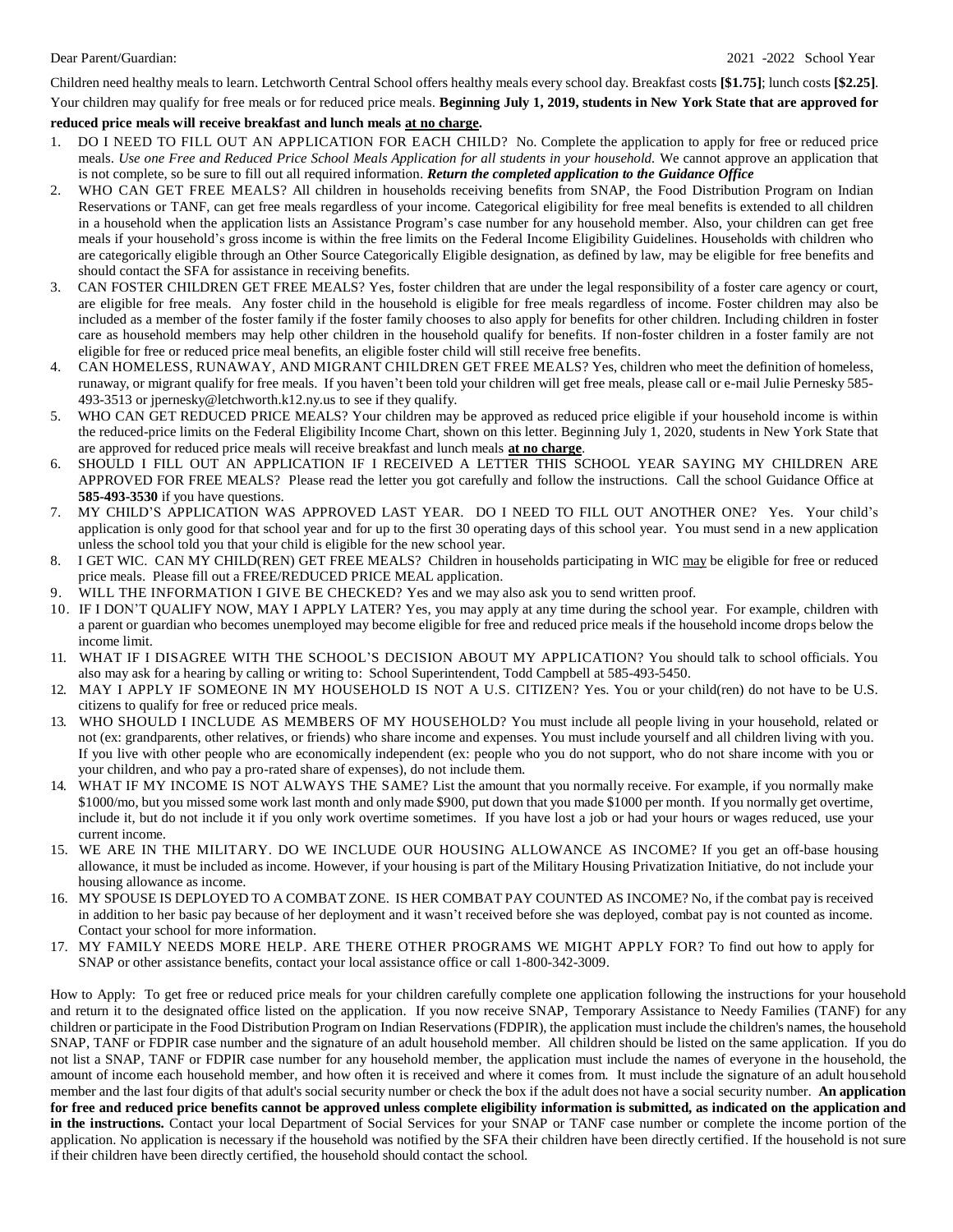## **2021 -2022 INCOME ELIGIBILITY GUIDELINES FOR FREE AND REDUCED PRICE MEALS OR FREE MILK**

| Total<br>Family Size   | Annual   | Monthly | Twice per Month | Every Two Weeks | Weekly  |
|------------------------|----------|---------|-----------------|-----------------|---------|
|                        | \$23,828 | \$1,986 | \$993           | \$917           | \$459   |
|                        | \$32,227 | \$2,686 | \$1,343         | \$1,240         | \$620   |
|                        | \$40,626 | \$3,386 | \$1,693         | \$1,563         | \$782   |
| 4                      | \$49,025 | \$4,086 | \$2,043         | \$1,886         | \$943   |
|                        | \$57,424 | \$4,786 | \$2,393         | \$2,209         | \$1,105 |
| 6                      | \$65,823 | \$5,486 | \$2,743         | \$2,532         | \$1,266 |
|                        | \$74,222 | \$6,186 | \$3,093         | \$2,855         | \$1,428 |
| 8                      | \$82,621 | \$6,886 | \$3,443         | \$3,178         | \$1,589 |
| *Each Add'l person add | \$8,399  | \$ 700  | \$350           | \$324           | \$162   |

## REDUCED PRICE ELIGIBILITY INCOME CHART

**Nondiscrimination Statement**: This explains what to do if you believe you have been treated unfairly. In accordance with Federal civil rights law and U.S. Department of Agriculture (USDA) civil rights regulations and policies, the USDA, its Agencies, offices, and employees, and institutions participating in or administering USDA programs are prohibited from discriminating based on race, color, national origin, sex, disability, age, or reprisal or retaliation for prior civil rights activity in any program or activity conducted or funded by USDA. Persons with disabilities who require alternative means of communication for program information (e.g. Braille, large print, audiotape, American Sign Language, etc.), should contact the Agency (State or local) where they applied for benefits. Individuals who are deaf, hard of hearing or have speech disabilities may contact USDA through the Federal Relay Service at (800) 877-8339. Additionally, program information may be made available in languages other than English. To file a program complaint of discrimination, complete the USDA Program [Discrimination](http://www.ocio.usda.gov/sites/default/files/docs/2012/Complain_combined_6_8_12.pdf) Complaint Form, (AD-3027) found online at: [http://www.ascr.usda.gov/complaint\\_filing\\_cust.html,](http://www.ascr.usda.gov/complaint_filing_cust.html) and at any USDA office, or write a letter addressed to USDA and provide in the letter all of the information requested in the form. To request a copy of the complaint form, call (866) 632-9992. Submit your completed form or letter to USDA by: (1) mail: U.S. Department of Agriculture, Office of the Assistant Secretary for Civil Rights, 1400 Independence Avenue, SW, Washington, D.C. 20250-9410; (2) fax: (202) 690-7442; or (3) email: [program.intake@usda.gov T](mailto:program.intake@usda.gov)his institution is an equal opportunity provider.

**Reporting Changes:** The benefits that you are approved for at the time of application are effective for the entire school year and up to 30 operating days into the new school year (or until a new eligibility determination is made, whichever comes first). You no longer need to report changes for an increase in income or decrease in household size, or if you no longer receive SNAP.

**Income Exclusions:** The value of any child care provided or arranged, or any amount received as payment for such child care or reimbursement for costs incurred for such care under the Child Care Development (Block Grant) Fund should not be considered as income for this program.

## Reduced Price Eligible Students: Beginning July 1, 2019, students in New York State that are approved for reduced price meals will receive **breakfast and lunch meals at no charge.**

In the operation of child feeding programs, no child will be discriminated against because of race, sex, color, national origin, age or disability

**Meal Service to Children With Disabilities:** Federal regulations require schools and institutions to serve meals at no extra charge to children with a disability which may restrict their diet. A student with a disability is defined in 7CFR Part 15b.3 of Federal regulations, as one who has a physical or mental impairment which substantially limits one or more major life activities of such individual, a record of such an impairment or being regarded as having such an impairment. Major life activities include but are not limited to: functions such as caring for one's self, performing manual tasks, seeing, hearing, eating, sleeping, walking, standing, lifting, bending, speaking, breathing, learning, reading, concentrating, thinking, communicating, and working. You must request meal modifications from the school and provide the school with medical statement from a State licensed healthcare professional. If you believe your child needs substitutions because of a disability, please get in touch with us for further information, as there is specific information that the medical statement must contain.

**Confidentiality:** The United States Department of Agriculture has approved the release of students names and eligibility status, without parent/guardian consent, to persons directly connected with the administration or enforcement of federal education programs such as Title I and the National Assessment of Educational Progress (NAEP), which are United States Department of Education programs used to determine areas such as the allocation of funds to schools, to evaluate socioeconomic status of the school's attendance area, and to assess educational progress. Information may also be released to State health or State education programs administered by the State agency or local education agency, provided the State or local education agency administers the program, and federal State or local nutrition programs similar to the National School Lunch Program. Additionally, all information contained in the free and reduced price application may be released to persons directly connected with the administration or enforcement of programs authorized under the National School Lunch Act (NSLA) or Child Nutrition Act (CAN); including the National School Lunch and School Breakfast Programs, the Special Milk Program, the Child and Adult Care Food Program, Summer Food Service Program and the Special Supplemental Nutrition Program for Women Infants and Children (WIC); the Comptroller General of the United States for audit purposes, and federal, State or local law enforcement officials investigating alleged violation of the programs under the NSLA or CAN.

**Reapplication:** You may apply for benefits any time during the school year. Also, if you are not eligible now, but during the school year become unemployed, have a decrease in household income, or an increase in family size you may request and complete an application at that time.

The disclosure of eligibility information not specifically authorized by the NSLA requires a written consent statement from the parent/guardian. We will let you know when your application is approved or denied.

Sincerely, Mr. Todd Campbell, Superintendent of Schools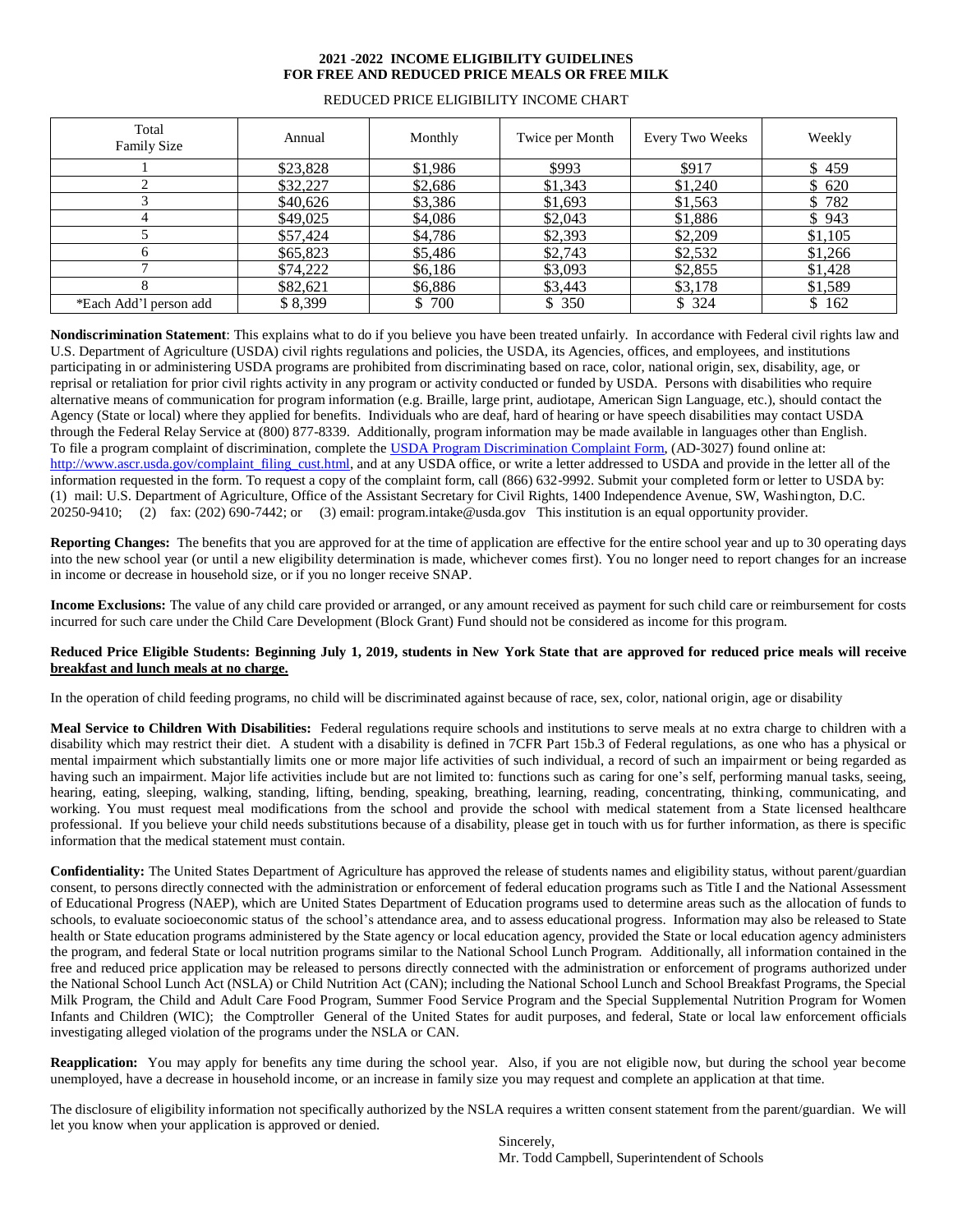### Letchworth Central School Guidance Office **5550 School Rd · Gainesville, NY 14066**

### **Application for Free and Reduced Price School Meals/Milk**

To apply for free and reduced price meals for your children, read the instructions on the back, complete **only one form for your household**, sign your name and return it to the Guidance Office*.* Call [585] 493-3530*,* if you need help. Additional names may be listed on a separate paper.

#### **1. List all children in your household who attend school:**

| Student Name ~ PLEASE PRINT | School     | Grade/Teacher | Foster<br>Child | Homeless Migrant,<br>Runaway |
|-----------------------------|------------|---------------|-----------------|------------------------------|
|                             | Letchworth |               |                 |                              |
|                             | Letchworth |               |                 |                              |
|                             | Letchworth |               |                 |                              |
|                             | Letchworth |               |                 |                              |
|                             | Letchworth |               |                 |                              |
|                             | Letchworth |               |                 |                              |

**2. Benefits**: If anyone in your household receives either SNAP, TANF or FDPIR benefits, list the name / CASE #. Skip to #4, sign the application.

Name: CASE #

**3. Report all income for ALL Household Members** (Skip this step if you answered 'yes' to step 2)

#### **All Household Members (including yourself and all children that have income).**

List all Household members not listed in Step 1 (including yourself) **even if they do not receive income**. For each Household Member listed, if they do receive income, report total income for each source in whole dollars only. If they do not receive income from any other source, write '0'. If you enter '0' or leave any fields blank, you are certifying (promising) that there is no income to report.

| Name of<br>household<br>member | Earnings from work<br>before deductions<br><b>Amount / How Often</b> | Child Support, Alimony<br><b>Amount / How Often</b> | Pensions, Retirement<br>Payments<br><b>Amount / How Often</b> | Other Income, Social<br>Security<br><b>Amount / How Often</b> | N <sub>0</sub><br>Income |
|--------------------------------|----------------------------------------------------------------------|-----------------------------------------------------|---------------------------------------------------------------|---------------------------------------------------------------|--------------------------|
|                                |                                                                      |                                                     |                                                               |                                                               |                          |
|                                |                                                                      |                                                     |                                                               |                                                               |                          |
|                                |                                                                      |                                                     |                                                               |                                                               |                          |
|                                |                                                                      |                                                     |                                                               |                                                               |                          |
|                                |                                                                      |                                                     |                                                               |                                                               |                          |
|                                |                                                                      |                                                     |                                                               |                                                               |                          |

**Total** Household Members (Children and Adults)

\*When completing section 3, an adult household member must provide the last four digits of their Social Security Number (SS#), or mark the "I do not have a SS# box" before the application can be approved.

| Last Four Digits of Social Security Number: XXX-XX- |  | $\Box$ I do not have a SS# |
|-----------------------------------------------------|--|----------------------------|
|-----------------------------------------------------|--|----------------------------|

**4. Signature**: An adult household member must sign this before it can be approved. **I certify (promise) that all of the information on this application is true** and that all income is reported. I understand that the information is being given so the school will get federal funds; the school officials may verify the information and if I purposely give false information, I may be prosecuted under applicable State and Federal Laws, and my children may lose meal benefits.

|                                                                                                                                                                                                                                                                                                                                                                                         | Home Phone: / / Work Phone: / / | Email: The contract of the contract of the contract of the contract of the contract of the contract of the contract of the contract of the contract of the contract of the contract of the contract of the contract of the con |            |  |  |  |
|-----------------------------------------------------------------------------------------------------------------------------------------------------------------------------------------------------------------------------------------------------------------------------------------------------------------------------------------------------------------------------------------|---------------------------------|--------------------------------------------------------------------------------------------------------------------------------------------------------------------------------------------------------------------------------|------------|--|--|--|
| <b>Full Address:</b>                                                                                                                                                                                                                                                                                                                                                                    |                                 |                                                                                                                                                                                                                                |            |  |  |  |
|                                                                                                                                                                                                                                                                                                                                                                                         | (STREET & PO BOX)               | (CITY)                                                                                                                                                                                                                         | (ZIP CODE) |  |  |  |
|                                                                                                                                                                                                                                                                                                                                                                                         | Signature:                      | Date:                                                                                                                                                                                                                          |            |  |  |  |
| 5. Ethnicity and Race are optional; responding to this section does not affect your children's eligibility for free or reduced price meals.<br><i>Ethnicity:</i> $\Box$ Hispanic or Latino $\Box$ Not Hispanic or Latino<br>$\Box$ White $\Box$ Black or African American $\Box$ American Indian or Alaskan Native $\Box$ Asian $\Box$ Native Hawaiian or Other Pacific Island<br>Race: |                                 |                                                                                                                                                                                                                                |            |  |  |  |
| <b>DO NOT WRITE BELOW THIS LINE – FOR SCHOOL USE ONLY</b>                                                                                                                                                                                                                                                                                                                               |                                 |                                                                                                                                                                                                                                |            |  |  |  |
| Annual Income Conversion (Only convert when multiple income frequencies are reported on application)                                                                                                                                                                                                                                                                                    |                                 |                                                                                                                                                                                                                                |            |  |  |  |

# **Weekly X 52; Every Two Weeks (bi-weekly) X 26; Twice Per Month X 24; Monthly X 12**

□ SNAP/TANF/Foster

Income Household: Total Household Income/How Often: **\_/**

Free Meals  $\Box$  Reduced Price Meals  $\Box$  Denied/Paid

Household Size:

**Signature of Reviewing Official Date Notice Sent:**